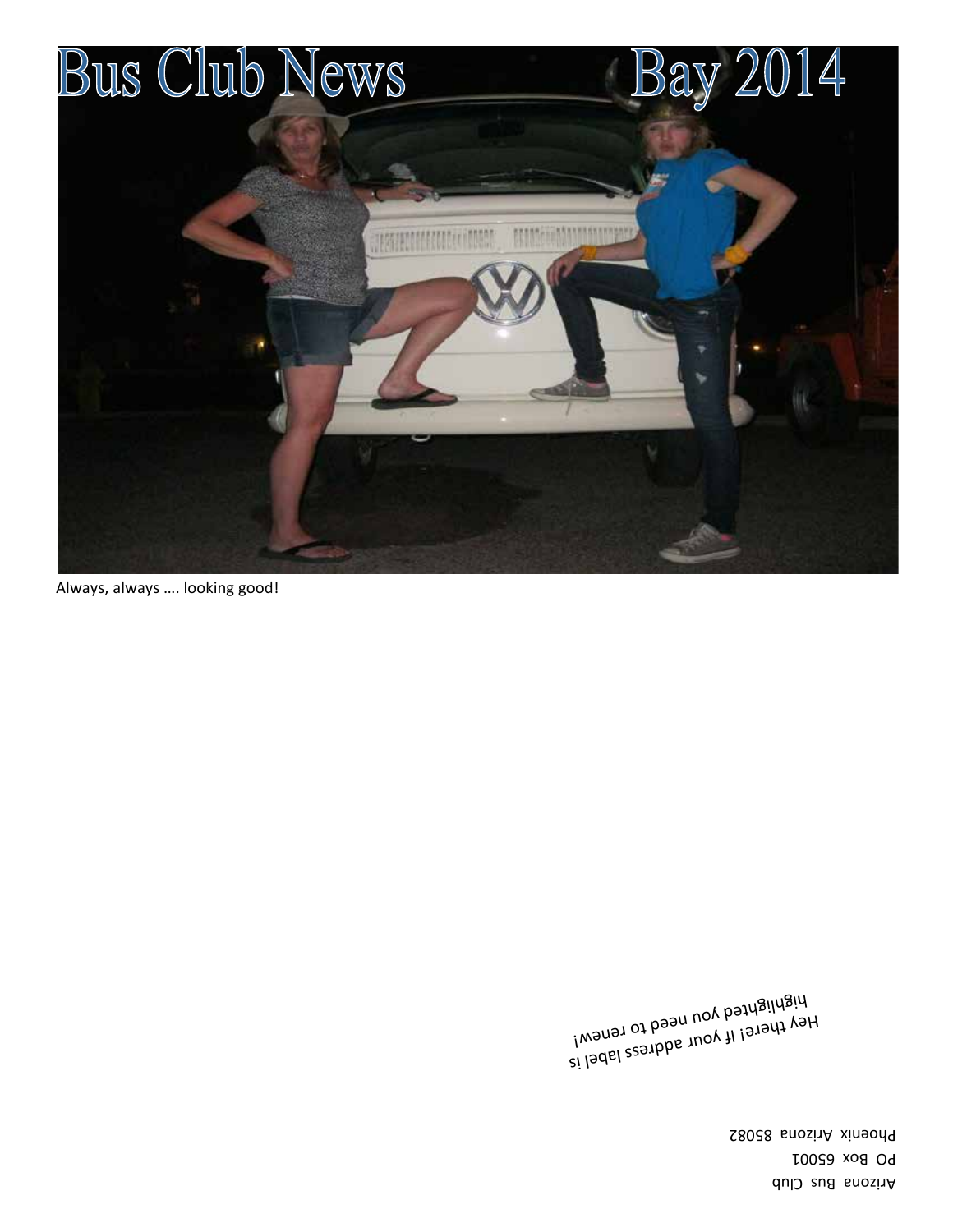#### What is going on here? Department The month of April has come & gone and has left many of our members with the lingering questions of "What happened? What did we do? What's going on? Can I eat that?" So to recap, as of this edition, Bailey has not settled on a bus she really likes, (although we've discovered she wants a VW bus, favorite color: Clear, preferably automatic with the driver's seat not quite so far forward) the local brew pub we investigated serves liquid that tastes like watered down favorites, and the club got outside for some Frisbee golf at the and a Seven Springs road trip. (we actually counted eight springs). If this wasn't enough for some, the thirst for adventure was quenched with Cinnamon Fireball whiskey in the area of Happy Valley known as Turkey Creek. More on this adventure later. Also, some dedicated folks have been showing up at Chad's place to move the raffle bus project along. To date, the front beam has been rebuilt and installed by Chad & Mindy. The ATE freshly rebuilt gearbox & BMW rebuilt engine have been installed by Mike & the Yumans. Both were tested & operated successfully.



Will wonders never cease? Lake Havasu's salute from the brewhouse to your refrigerator! (I know, "It's a BUS"!) The wiring for this magnificent project was reconnected by our own Richard K, who took time off between photo shoots to sort thru the spaghetti under the dash. The day came to an end with the help of Mike J, Mindy & Chad taping off the bus for the inside paint shoot. Gotta say Thank You to all who have helped with these raffle bus projects because without you folks, someone else would be doing that task. WHOA! You got me Monologuing

and I almost forgot this month is MAY which means the club pays homage to that improved body style of the bus affectionately known as the Fat Chick. (Fat Chicks Rule! Go West Side Fat Chicks!) Wider, longer, taller, & heavier, this body style has been called the "next logical step in the evolution of the VW bus." So many noteworthy improvements came with the 1968 bus that the VW engineers HAD to make space for it all. Ball joint steering, one piece curved glass windshield, bigger capacity gas tank, sliding side door so it can be opened when someone parks next to you, roll down cab windows so you can rest your arm. CV joints on the rear axles provide more stability & a smoother ride. Larger cab so full sized adults can sit comfortably without resting our knees on the dash (or rubbing our beellies on the wheel). In many ways the Bay window bus  $(68 -$ '79) was a plethora of improvements. Long road trips in the Bay are more comfortable. Space is not at a premium when it comes to packing. The dual port motor became available, and after owning one for a while I've become familiar with the needs and wants of my Bay. Of course, that can be said about any bus, but what I really enjoy about the Bay is the shared respect from other VW enthusiasts who recognize it as something from their past that jars a fond memory or two of their own adventures with their own bus. This isn't to say that I wouldn't like to drive or own a Split window bus. The Split buses also get the heads turning and peace signs waiving even more so than the Bays do.



Not exactly the garage I thought it was. But the Bays have touched more people than the Splits, (just look at the planet's population growth over the years which proves my point) and as such are more recognizable as a VW bus than the Splits (I don't expect to hear ANY commentary on that last statement.)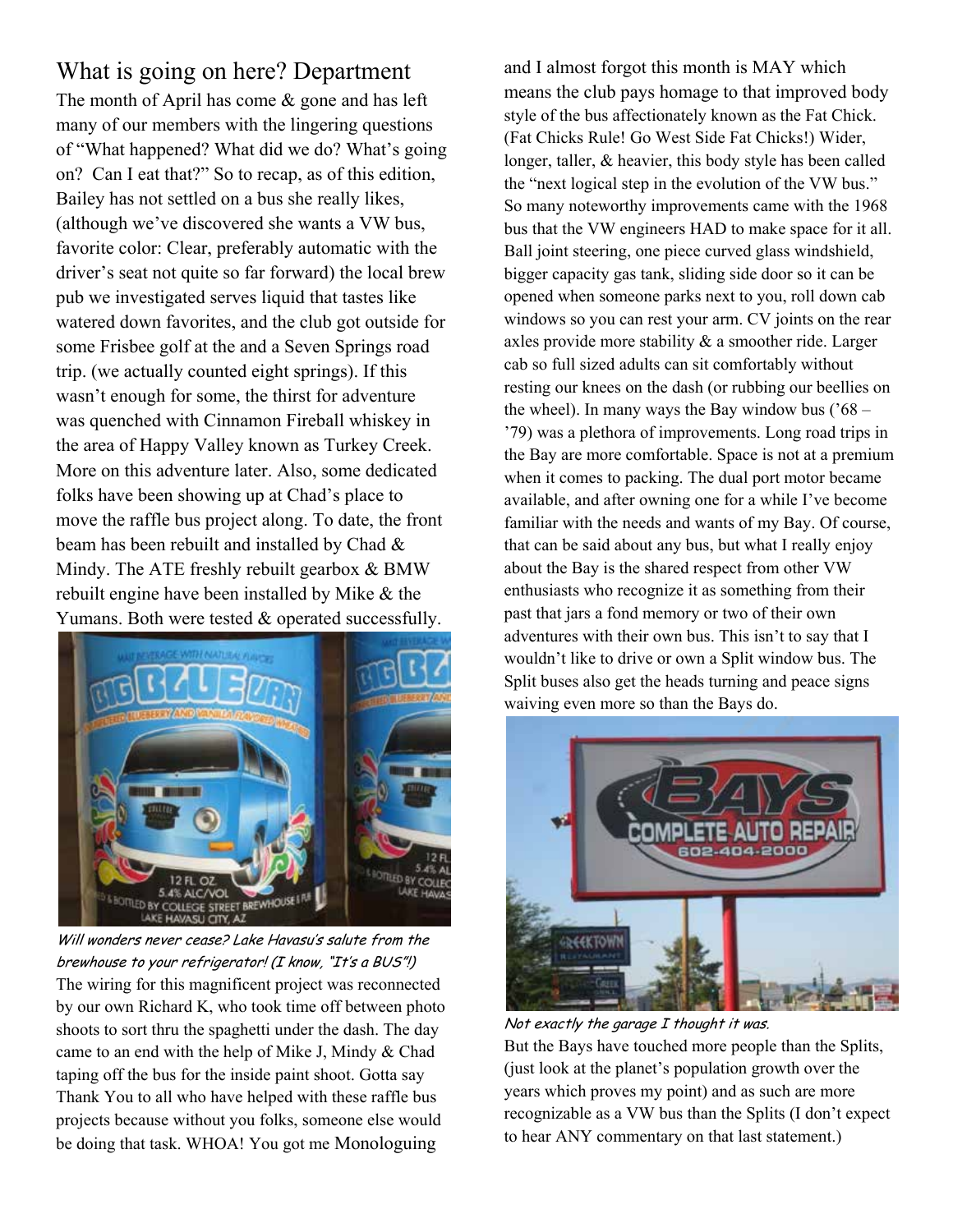Would I trade my Bay for the world? No. Too many unresolved problems with the world. MANY resolved problems with my Bay, and the list of problems continues to get shorter. Truth is I like the simplicity of these buses. I like tinkering with them or buying something additional to install onto it. It is imperfect by a lot of accounts which makes it perfect for me. O.k. I'm done here. Enjoy your Bay issue of the news!



The editor's bro's big blue bus debut.

#### Your 2014 Bus Club Board includes: Event Coordinator – David Murphy Membership – Darla Amatasin Treasurer – Mish Evans Sergeant at Arms – Will Davis President of Vice – Jeremiah Polynone Secretary – Kris or Joyce President – Gary Lampinen – 602 870 8071 lv msg If you're looking to contact our board, might I suggest:

Arizonabusclub-subscribe@yahoogroups.com

#### **WHAT IS BUS CLUB!**

It's actually known as Arizona Bus Club. I know, right? So, there's a couple of us folk left in the southwest that still enjoy getting out into the wilderness, camping with our buses & doing that whole "Survivor" thing for a couple days. BIG difference is we don't vote anyone out of the camp. (O.k., if you were there that one time, yes we did vote them out, but they were weirder than our comfort level of weird would allow which is a lot of weird to begin with and personally I think they were just pushing the weirdness edge. Kinda like watching those uncomfortable episodes of 'The Office'.) We've got some VW events that we show up at in an attempt to build some sort of camaraderie among us and our rides. We've got our Jamboree event that we hold annually at

the Gold King Mine in September to raise money for small Arizona based not-for-profit organizations. We have raffles, entertainment & activities hosted all weekend to prevent boredom from setting in. Sunday morning we pack things up & raffle off our grand prize: A club restored split window VW bus. Sound like fun? Well it is. And there's nothing anyone can do to stop it. So join in our fun and be the one to help us get it done. You'll learn a lot about your bus and you'll be with good people that can help.

**MEMBERSHIP DUES** are STILL only \$20 per year. WHAT? I know, we might be upping that amount soon, so get your renewal dues into us QUICK before we up that amount (just kidding about raising the price increase, but do you wanna chance it?) Please send your dues & renewals in the form of Check, M.O. or EBT debit cards directly to:

#### **Arizona Bus Club c/o Membership PO Box 65001 Phoenix Arizona 85082**

If your dues are not sent to the PO Box, our Membership Coordinator, Darla, will not be able to update your membership. The Arizona Bus Club cannot be held responsible or track dues sent to any other address. So please, give our delivery boy something to retrieve and mail it to the PO Box. It's quite a ride on that mountain bike of his and he gets grumpy when he returns empty handed. Believe it or not, your dues go directly to funding the publication and distribution of this quality periodical. Sure you can read it on-line for free, but then you're missing out on the other benefits of being a club member. More on that later. Upon receipt of payment, we will update your membership to ensure you never miss an issue of this publication throughout the year.



Me sister's toy. Some assembly required. Battery not included.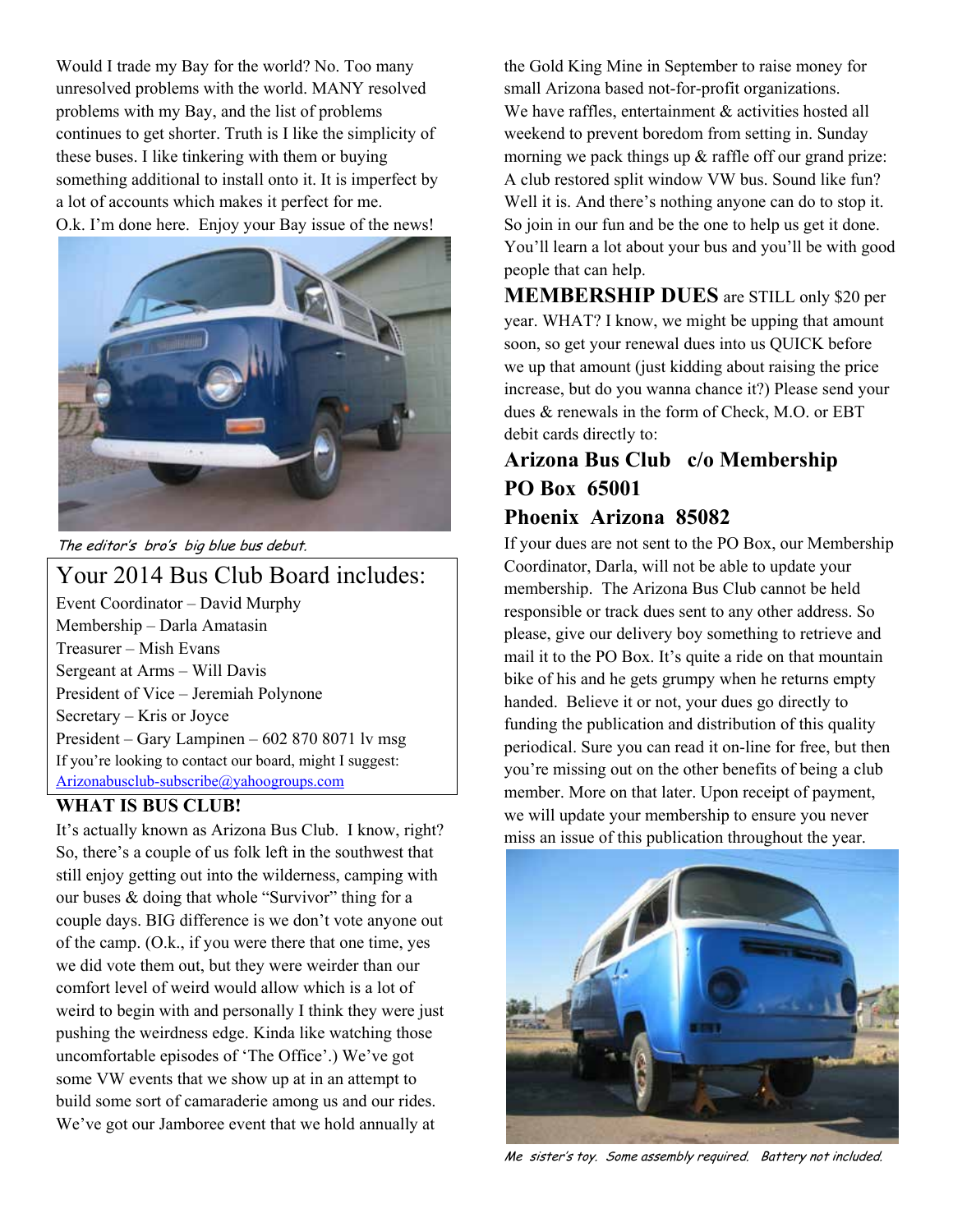**DISCLAIMER:** Hey gang, we can be the source of good information and really bad rumors so please understand that: The views and opinions expressed in the Arizona Bus Club newsletter are those of the individual contributors and are not necessarily those of the board, general members or the editors unless otherwise stated. Some of these photos were used with permission. We have no way of telling which ones. No Arizona Bus Club board member, past or present, shall be held liable for any damages, death, injury, paper cuts or other harm resulting from the use or misuse of any information contained in the newsletter or of the newsletter itself. Only the tastiest of animals were harmed during the printing of this newsletter.

### New Members!

Everyone say Hello and try not to embarrass them at the next event.

| Name                  | From          |
|-----------------------|---------------|
| Jesus & Lety Aguilera | Phoenix       |
| Jon & Teresa Brittain | Glendale      |
| Antonio Brudaglio     | Phoenix       |
| Jim & Corinne Thomas  | Sun City West |

Note: Does anyone know a couple named Ray & Dolly hailing from Glendale? We have apparently lost their last name & address. If you can help our news staff with the missing info, we'd appreciate it.

Mile High VW Department by R Jonas A few years ago my dad calls me up and said he just bought an air cooled VW and I should come over and check it out. Well....about 10 minutes later I got there and much to my surprise it had a 2180cc Type-1 VW engine, one seat, three wheels, four wings and a steering stick. Yep...my dear old pops bought a project experimental airplane that was VW powered. It was a 7/8th scale replica of a 1916 French WWI biplane…..called a Nieuport.



He spent the next few months going over every nut, bolt and cable...yes this thing was 100% cable driven (er flewen) tiny cables and pulleys controlled all the wing movements and the entire frame was made of 3/4" aluminum tubing riveted to aluminum sheet metal gussets with canvas stretched over it and the engine was mounted to a piece of plywood firewall, Incredible! Anyway...he tinkered on it for months then started flying this bird around and almost had enough flight time on it to get it certified. But...one day while attempting his third loop around the airport (only did two loops up until this day) the engine started to lose power and bog out so he force landed it on a soft levee which tore off some of his landing gear and bent up a wing....whew...glad he was perfectly fine but a little upset his plane was tore up. Turns out he had put a brand new progressive Weber carburetor on it that was fresh out of the box and jetted for a 1600cc engine...yep, you guessed it...too lean for a 2180cc and the third time around was not the charm. Remember ya'll...improper jetting will leave you hanging in the air, on the side of the road or worse!



### Spring camping with the TBM Dept.

Along with the impromptu morning cruise to the Buffalo Ridge Park for some Frisbee golf and then off to Seven springs for the afternoon, some of our members took off south to explore the Tucson area for camping venues. Page 67 in your DeLorme Arizona Atlas & Gazetteer (lower, lower right hand corner) shows the exact Happy Valley location that Doc Hilpert had described in his detailed directions on 'How to get there from here'. This was a decent camping area, not too far from immediate civilization with plenty of sycamore trees shading the entire camping area. Turkey Creek trailhead was the name of the sight where we camped, filled with,would you believe, wild turkeys? From the I-10 heading East out of Tucson use exit 291 heading North approx. 10 miles to the campsite.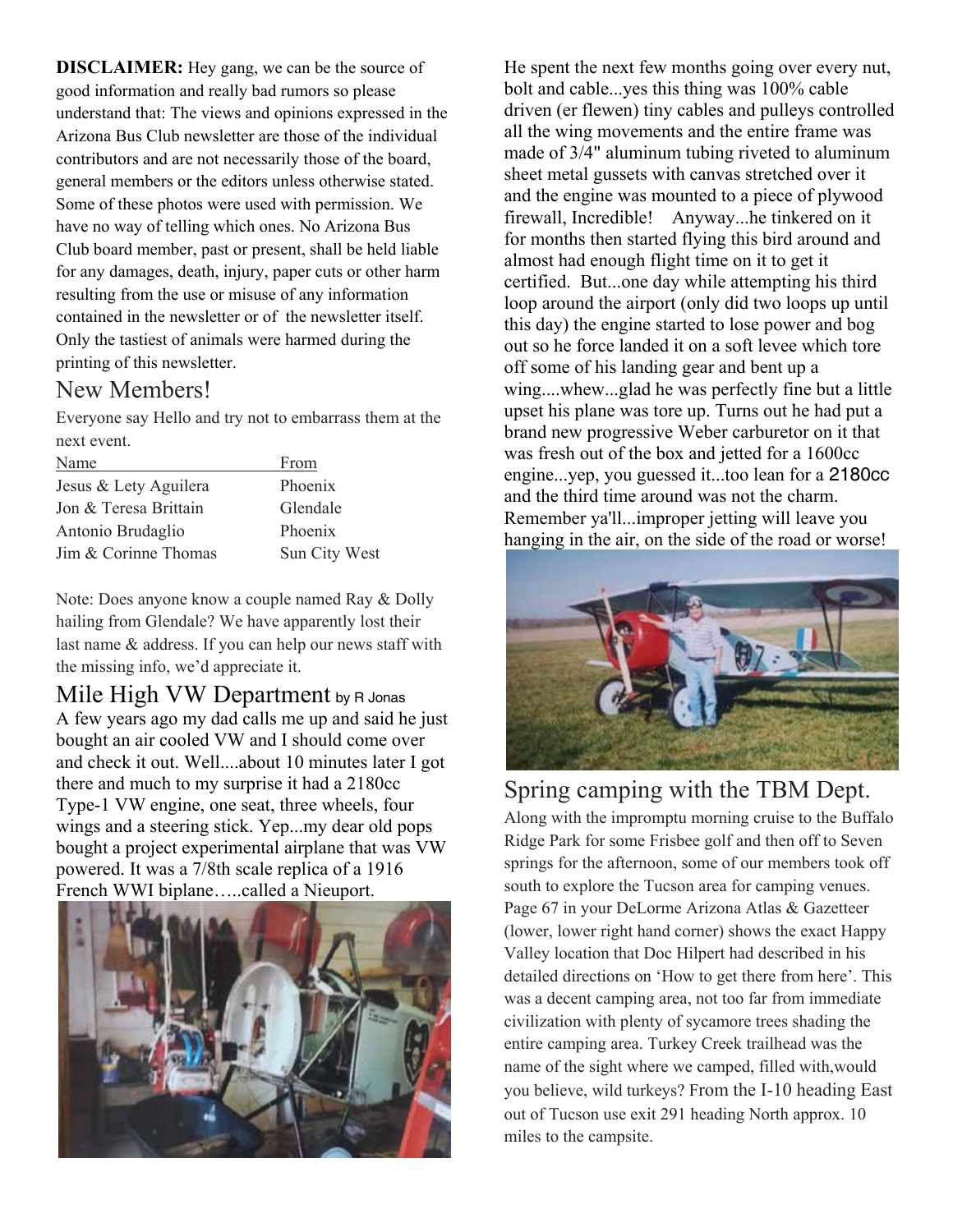

Wild Turkeys, drinking wild turkey while viewing wild turkeys.

And what a site it was. Although mainly a primitive camping area, Lou & Glynda brought J-Jons with them to aid in the relief of many of us. The really neat points of this campout were the sycamore trees, the turkeys and tasty tidbits that were shared at the communal dinner that Saturday night. The mature, shady sycamores growing in their clusters & reaching out parallel to the ground were begging for a rope swing, or make shift vine, to be dangled down from. In the morning a gang of 20 or so turkeys came wandering down the ravine scavenging for munchies. Another thing of note was the



Hail, hail, the Gang's all here.

clouds that seemed to hang overhead all day making for a very comfortable campout. This was indeed camping as I know it without all the luxuries of our other camping sites. It's good to get out and explore these areas of our state and with Doc Hilpert as our guide we should have plenty of them. Next year, everything being in order, I think we should return to this spot for others to enjoy. Thank you Bus Mob for hosting such a relaxing campout and I promise to arrive earlier next year.



Lots 'o space for lots 'o buses.

My personal trip took us a bit beyond the campout. Joyce and I decided to stay the additional day to check out some of the local tourist traps 'n such. . . .



So as you're coming into Tucson, you'll start seeing these billboards advertising this reststop. After a brief discussion with some of the TBM, Joyce & I decided that if we've come this far, we may as well make the effort to go the rest of the way. Exit 322 held the answer to our inquiry and if you're in the area, check it out. The museum costs \$1 to enter and is rather interesting to wander thru. Spoiler alert: I almost peed myself when it jumped at me. Go see it, you won't be disappointed.

### Coming Events Department

Opportunities for you to get out & explore the outdoors!

### May 16th, 17th &18th– Mt. Pinal Bus Club Campout & Eat Fest

Don't miss this! An easy, convenient weekend of kick back camping the way bus club intended. Plan for wind. (i.e. bring kites!) Only entry fee: Bring something to share for the hilltop smorgasbord. See you at the peak!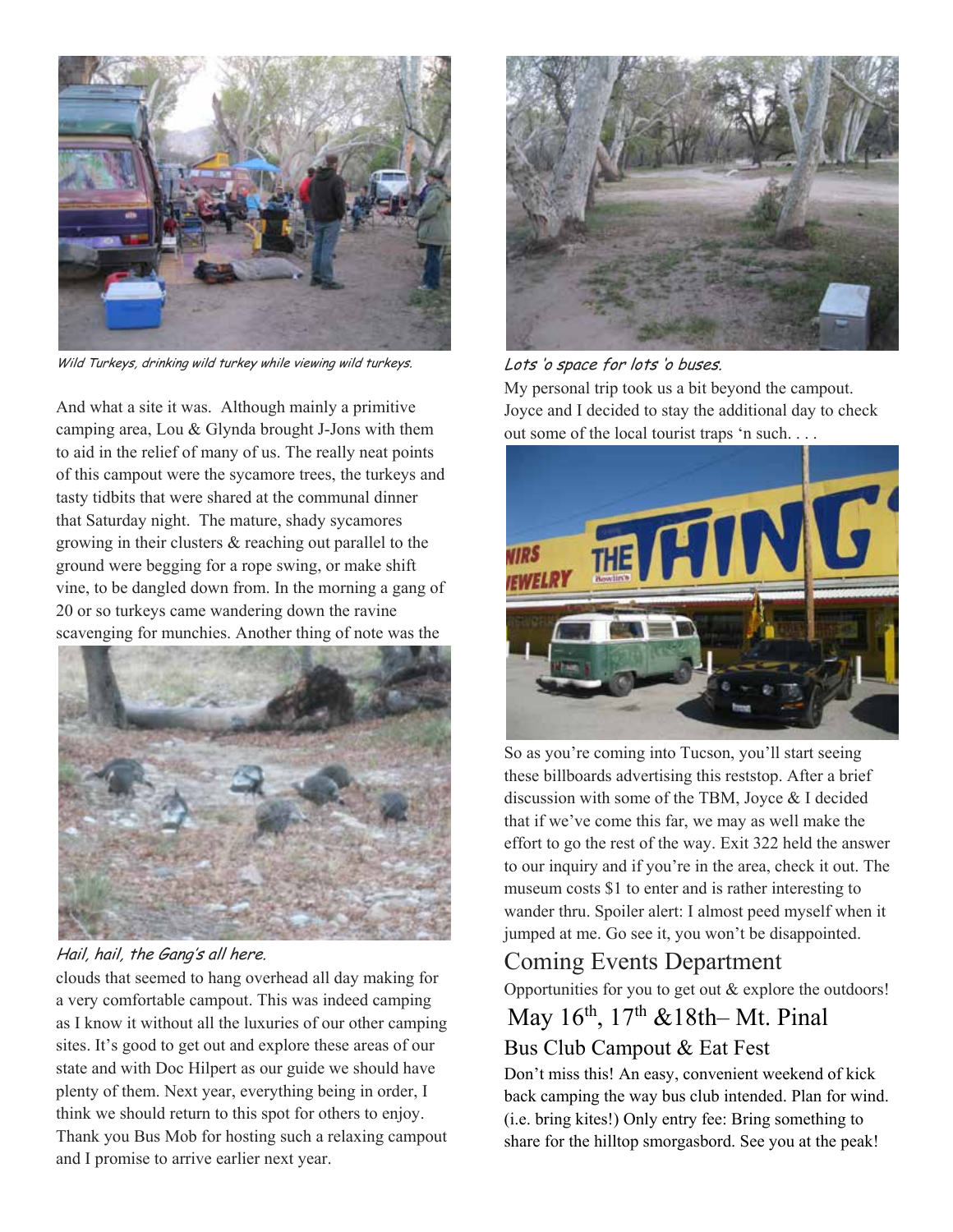

Our alternative cover photo.

May  $21^{st}$  – Wednesday – Club Meeting Our current meeting location is at the Walterdome. The address is 6425 E Thomas and shares the lot with Ponderosa Lumber. Stop at Arby's, stop at Bevmo and then stop by and listen to our Prez try to keep things moving forward with the Club. General Club meeting to start at 7pm. Come early for good seats or come late and bring your camping chair. See you there!



Good to see new faces. Welcome girls to our club's project!

June  $-5$ <sup>th</sup> -8<sup>th</sup> Blackstar – Hosted by VTO

in the Beautiful Prado Regional Park Address: 16700 S. Euclid Ave., Chino, CA 91708 Date's are from June 5th - 8th 2014

We are able to lower the admission price this year so pricing is as follows:

• If you come on Thursday it will be \$35.00 for the weekend

• If you come on Friday it will be \$30.00 for the 2 nights

• If you come on Saturday it will be \$20.00 for the night

Arrival on Wednesday night after 5:00 pm is acceptable.

If you come down on Wednesday it will be a free night of camping for Wednesday only. You will have to pay for Thursday – Saturday EVENTS INCLUDE BUT ARE NOT LIMITED TO: **Friday:**  BBQ and Raffle **Saturday:**  Early AM Caravan to the OCTO show Kids events Dutch Oven cook-off Pot Luck dinner (please bring a dish to share) Raffle- AMONG OTHER GREAT PRIZES WE WILL HAVE A 1600 TURN KEY MOTOR For more information please contact: Johnny Salazar: vtobus@yahoo.com – 909-556-2963 Stan Ford: stan@vtobusclub.com - 909-709-1269 Steve Ford: steve@vtobusclub.com - 909-868-8761 for Full hook up RV Spots OR VISIT WWW.KEEPITSTOCK.COM



One of the president's rides literally pulling its own weight. July –  $25<sup>th</sup>$ ,  $26<sup>th</sup>$  &  $27<sup>th</sup>$  -Flagstaff KOA Ready or not, here we kamp! This year could prove to be the last year this venue is available. Prepare for wind  $\&$ rain every day at 2:30pm. Contact Janyel at the Flagstaff KOA for more details about field trips to local brew pubs, new age stores or just to chat a bit about the

### weather. 928-526-nine nine two six.

### August – Potential New Campout

We might be looking at a new camping venue near Winkleman AZ at the local campground. More to follow.

## September  $19<sup>th</sup> - 21<sup>st</sup>$  Jamboree XXIV

We're not going to disclose the secret location of the Jamboree held at the Gold King Mine near Jerome, AZ. This is to ensure that someone truly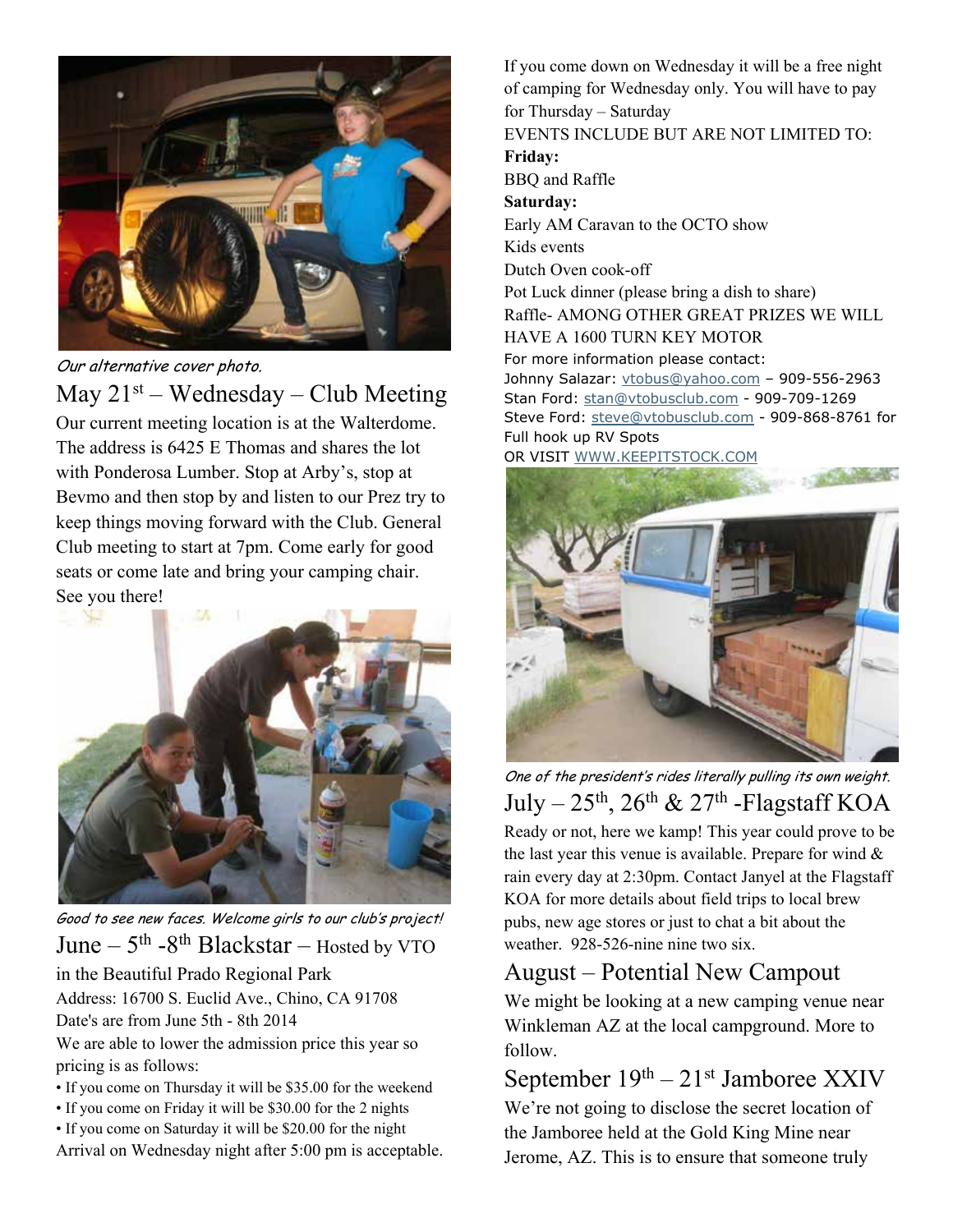deserving wins the bus this year. This year's raffle bus is a club restored 1966 Sundial. No guarantees as to what to expect this year, other than to have more fun than last year. As if that's possible.

### October  $15<sup>th</sup> - Bus Club Nominations$

We need to start planning now for 2015 to have a good year. Good choices make for a good year. Come to the October General meeting to let your voice be heard about how you think someone else can do a better job than those doing the job. Evening is to begin with cheap name calling, followed by nominations, followed by the candidate's debate. It's anyone's guess who's going to run the club next year and it's an opportunity for your voice to finally be heard.

### October 25th - VolkStock

Get ready for another fantastic VW Event with VolkStock in Glendale, Arizona, Saturday, October 25th at Sheely Farm (location of the Halloween Fear Farm attraction) 99th Ave and McDowell Rd., West Phoenix.

Visit www.Volkstock.com and www.facebook.com/volkstock Date: Saturday, October 25th - Rain or Shine Car Show Roll-in: 6am - 12am Event Time: 8am - 12pm Car Show: 10am - 3pm Awards Ceremony: 3:00pm Vendors please call Mark Miller at 623-521-7982 If you need more information or would like to be part of this occasion, please contact Mark Miller at 623-875-4067 or email events@peoriavw.com

### November – Buses on the River

Follow us to Yuma for some excellent camping and a great car show. This year Jim Burnite promises to show his favorite river access point for sun bathing.

### November  $19<sup>th</sup> - Bus Club Electronics$

This is your chance to speak your mind and cast your vote to say "We need a new direction" or "These guys need a rest!" Come to the meeting for one of the more exciting experiences you'll ever have. The counting of ballots, the slurping of beer, the munching

of…munchies, all come together tonight to see who is brave enough to guide this band of misfits to our  $25<sup>th</sup>$ Jamboree. Note: Ballots will be issued members in good standing only.

# December –  $6<sup>th</sup>$  – APS Light Parade WE HAVE A THEME!

#### "Holidays in Toyland"

Get ready to exercise your recycling efforts as APS hosts the 2014 light parade in Phoenix. We've got 7 months to plan for the event and this year's theme presents numerous possibilities for designs. Anyone want to head up a committee/ design team this year? We could take the Mayor's award if we do this right!

### December  $12<sup>th</sup> - 14<sup>th</sup>$  Christmas Party

Bus Club is taking its holiday party to the base of the White Tank mountain range. West Saieeed! Bring holiday side dish to share at our Saturday afternoon feast as well as your appetite. Special note: No General meeting in December.

### All other weekends/weekdays:

Anyone interested in a reconnaissance cruise?



Carol's 'Black Pearl' w/ Penthouse poptop seen at Pawlik's Place.

# Next Month Dept:

- I can't believe I ate it all on the mountain top.
- The club prepares for Blackstar & OCTO
- -Review of the Pawlik's Potluck weekend
- -Prez G continues his search for a Microbrewery

Azbusclub.org Google Phone#: 602 492 5287 lv message